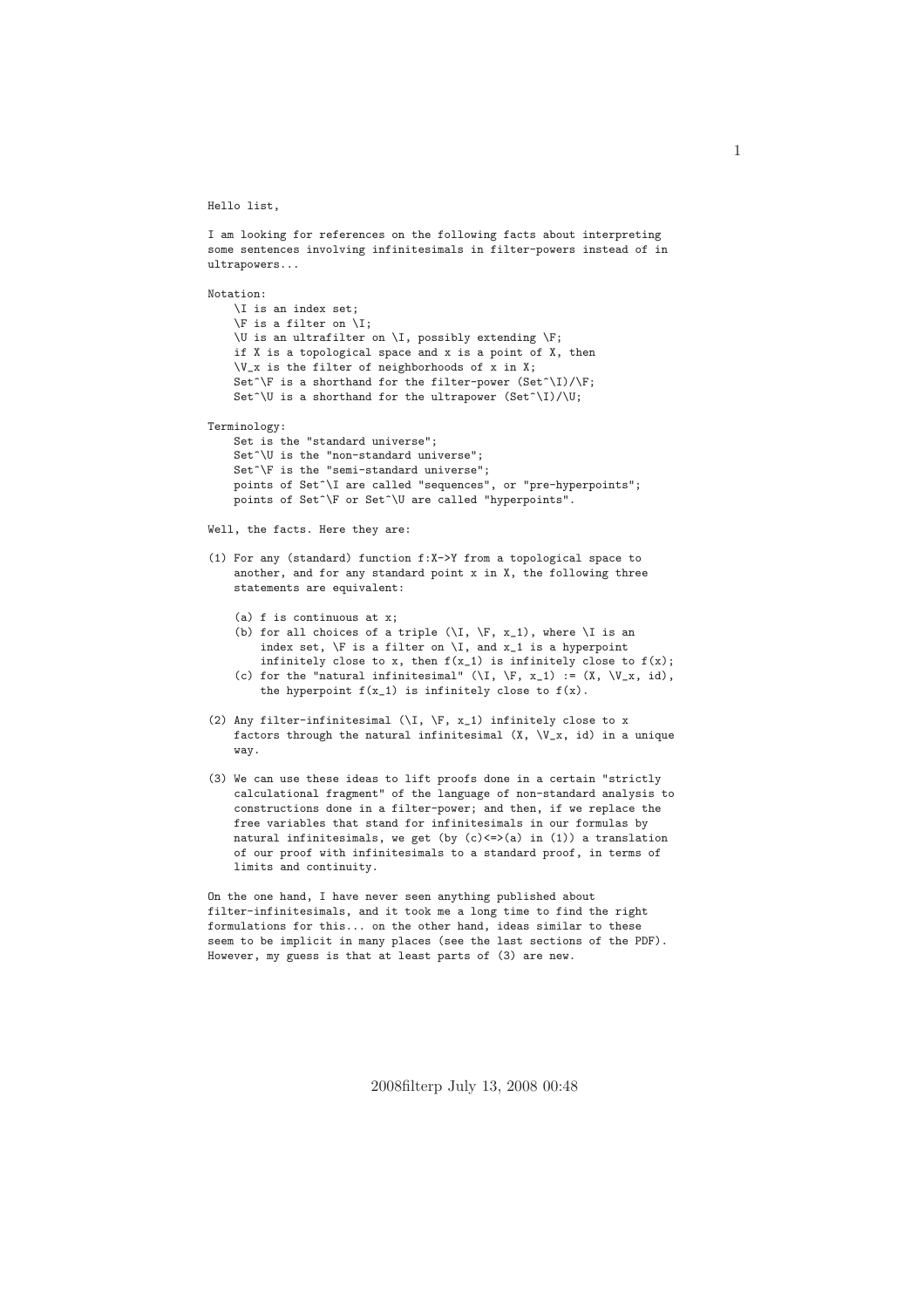# Natural Infinitesimals in Filter-Powers

Eduardo Ochs eduardoochs@gmail.com http://angg.twu.net/

Preliminary version - 2008jul13

Proofs in non-standard analysis are done by moving back and forth between two universes, the standard universe, Set, and the non-standard universe,  $\mathbf{Set}^{\mathbb{I}}/\mathcal{U}$ . Here we will work also with two other universes between Set and  $\mathbf{Set}^{\mathbb{I}}/\mathcal{U}$ :  $\mathbf{Set}^{\mathbb{I}}$ , the universe of (I-indexed) sequences, and  $\mathbf{Set}^{\mathbb{I}}/\mathcal{F}$ , the "semistandard universe", in which sequences are identified when the set of indices where they coincide is " $\mathcal{F}\text{-big}$ ".

Intuitively, the filter-power  $\mathbf{Set}^{\mathbb{I}}/\mathcal{F}$  is a generalization of  $\mathbf{Set}^{\mathbb{N}}/\mathcal{N}$ , where  $\mathcal{N}$ is the filter of cofinite sets of naturals. Let's use the prefixes "pre-hyper-" and "hyper-" to refer to elements of a  $\textbf{Set}^{\mathbb{I}}$  and of a  $\textbf{Set}^{\mathbb{I}}/\mathcal{F}$  respectively. Sequences of reals tending to zero are pre-hyperreals (in  $\mathbf{Set}^{\mathbb{N}}$ ) whose corresponding hyperreals in  $\textbf{Set}^{\mathbb{N}}/\mathcal{N}$  — or in a  $\textbf{Set}^{\mathbb{N}}/\mathbb{N}$ , where U is a ultrafilter extending  $\mathcal{N}$  behave as infinitesimals.

In a certain sense, ultrapowers are much more well-behaved than filterpowers: the logic of a  $\text{Set}^{\mathbb{I}}/\mathcal{U}$  is two-valued, and we have certain "transfer theorems" that transfer truths from **Set** to a  $\text{Set}^{\mathbb{I}}/\mathcal{U}$  and back. The logic of a non-trivial filter-power, however, is boolean but not two-valued; what we will show here is that certain "purely calculational" proofs involving infinitesimals can be lifted through the quotient  $\mathbf{Set}^{\mathbb{I}}/\mathcal{F} \to \mathbf{Set}^{\mathbb{I}}/\mathcal{U}$ , yielding proofs in a filterpower  $\textbf{Set}^{\mathbb{I}}/\mathcal{F}$  that can be immediately reinterpreted as being standard proofs in disguise; "infinitesimality" becomes "continuity".

Important: I don't know how much of this is new. This preliminary version has two main intents: (1) to request feedback and pointers to the literature from people who know the subject infinitely more than me, and (2) to give some elementary motivation for topos theory to the regular attendants of the local Logic seminar — the logic of a filter-power, being boolean, is much easier to grasp than the one of a non-boolean topos. Intent (2) made me write this in a very elementary way; I apologize in advance to the "(1)" people for the length of the text, and for the obviousness of some parts.

# 1 A very quick introduction to filters

A filter F on an index set I is a family of subsets of I,  $\mathcal{F} \subset \mathcal{P}(\mathbb{I})$ , such that: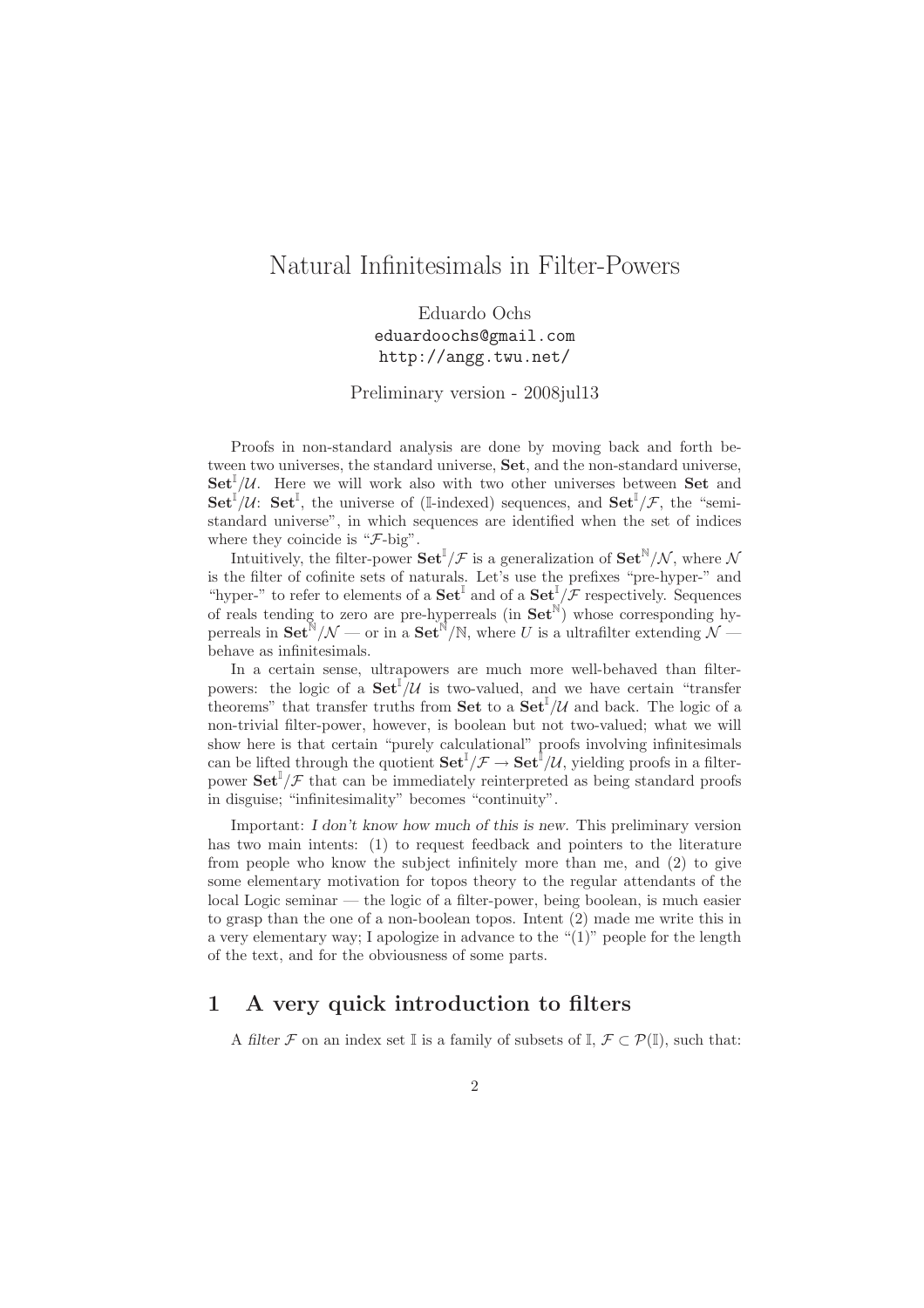- $\mathbb{I} \in \mathcal{F}$ :
- if  $I, I' \in \mathcal{F}$  and  $I \cap I' \subseteq I'' \subseteq \mathbb{I}$  then  $I'' \in \mathcal{F}$ .

These two conditions are exactly what it is needed to make

$$
(a_i) \sim (b_i) \quad \stackrel{\text{def}}{\Leftrightarrow} \quad \{ i \in \mathbb{I} \mid a_i = b_i \} \in \mathcal{F}
$$

an equivalence relation: we want  $(a_i) \sim (a_i)$ , so  $\mathbb{I} \in \mathcal{F}$ ; and if  $(a_i)$  and  $(b_i)$ coincide when  $i \in I$ , and  $(b_i)$  and  $(c_i)$  coincide when  $i \in I'$ , then  $(a_i)$  and  $(c_i)$ coincide at some set of indices  $I'' \supset I \cap I'$ , so we need the second condition to make '∼' transitive.

This will be our archetypical filter (the "filter of cofinites"):

$$
\mathcal{N} := \{ I \subset \mathbb{N} \mid I \text{ is cofinite (i.e., } \mathbb{N} \backslash I \text{ is finite}) \}.
$$

We will also need "filters of neighborhoods", "filters of punctured neigborhoods", and "filters of strictly punctured neighborhoods". Fix a topological space X and a point  $x \in X$ ; an open neighborhood of x in X is an open set  $U \subseteq X$  containg x; a neighborhood of x in X is a set  $V \subseteq X$  containing some open neighborhood of x; a punctured neighborhood of x is a set  $V \subset X$  such that  $V \cup \{x\}$  is a neighborhood of x; and a strictly punctured neighborhood of x is a set  $V \subseteq X \setminus \{x\}$  such that  $V \cup \{x\}$  is a neighborhood of x.

These filters will also be useful later: if  $x \in X$  is a point in a topological space  $(X, \mathcal{O}(X))$ , then:

$$
\begin{array}{rcl}\n\mathcal{V}_x &:= & \{ V \mid \exists U \in \mathcal{O}(X) . x \in U \subseteq V \subseteq X \} \\
\mathcal{V}_x^- &:= & \{ V \mid \exists U \in \mathcal{O}(X) . x \in U \subseteq (V \cup \{ x \} ) \subseteq X \}\n\end{array}
$$

 $\mathcal{V}_x$  is the filter of neighborhoods of  $x;$   $\mathcal{V}^-_x$  is the filter of punctured neighborhoods of x. Sometimes " $V_x^{\text{--}}$ " will stand for a filter on X, sometimes for a filter on  $X\backslash\{x\}.$ 

(By the way: N is the filter of punctured neighborhoods of  $\infty$  in the onepoint compactification of N.)

Let's define two operations on families of subsets of I:

$$
\uparrow \mathcal{A} := \{ A' \subseteq \mathbb{I} \mid \exists A \in \mathcal{A} \land A \subseteq A' \subseteq \mathbb{I} \}
$$
  

$$
\bigcap_{\text{fin}} \mathcal{A} := \{ A_1 \cap \dots \cap A_n \mid n \in \mathbb{N}, A_i \in \mathcal{A} \}
$$

In  $\bigcap_{fin} A$  we consider that when  $n = 0$  the intersection " $A_1 \cap ... \cap A_n$ " is I. Fact: for any family A of subsets of  $\mathbb{I}$ , the family  $\bigcap_{\text{fin}} \uparrow \mathcal{A}$  (that is equal to  $\uparrow \bigcap_{\text{fin}} A$ ) is a filter on  $\mathbb{I}$  — the "filter generated by  $A$ ".

Let's call a filter  $\mathcal F$  on  $\mathbb I$  bad when  $\mathcal F = \mathcal P(\mathbb I)$ . A non-bad filter  $\mathcal F$  divides the sets in  $\mathcal P(\mathbb{I})$  in three classes:

• The  $\mathcal{F}\text{-big sets}$  are the ones in  $\mathcal{F}$ ;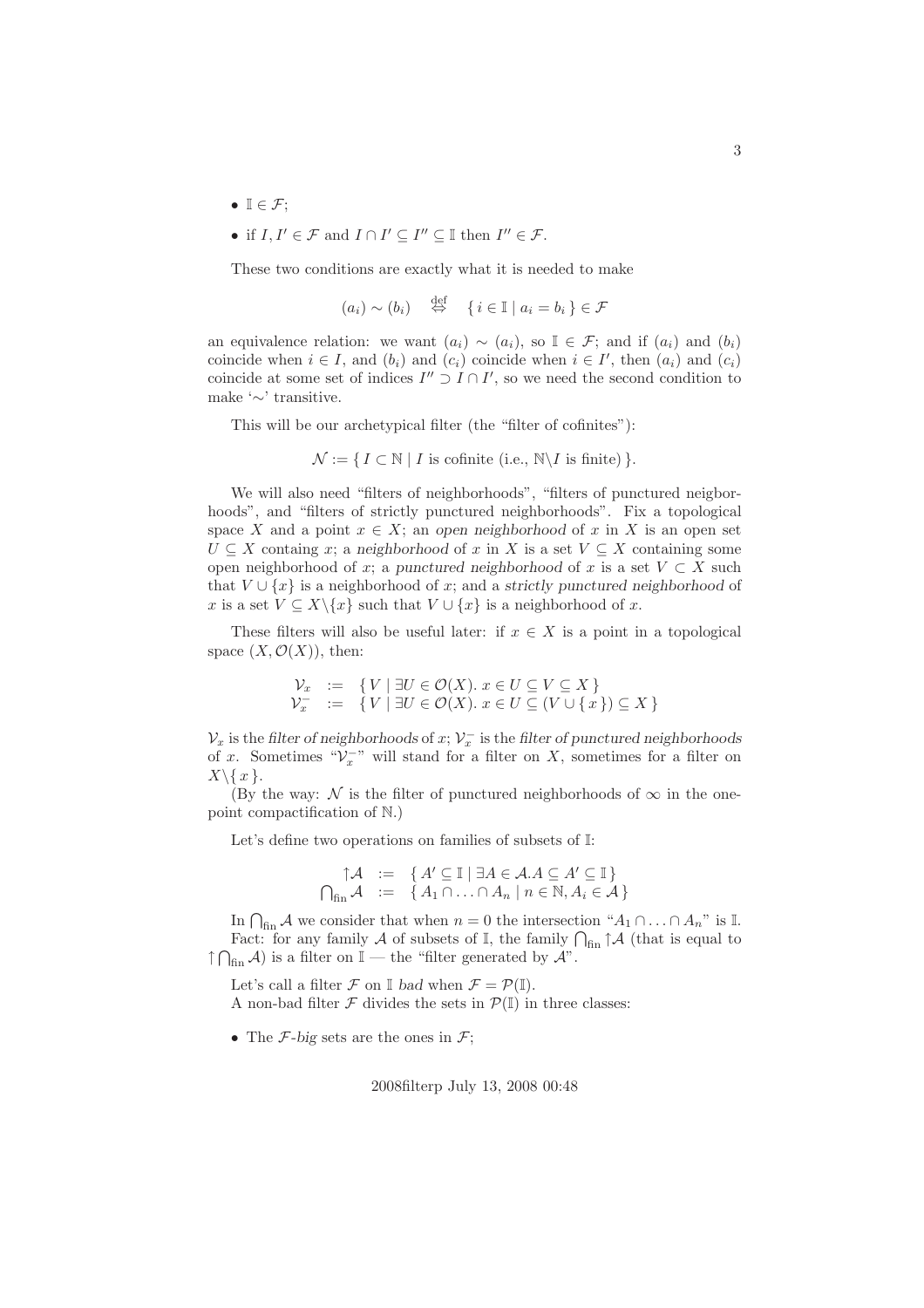- The  $\mathcal{F}\text{-small sets sets are the ones whose complements are }\mathcal{F}\text{-big};$
- The F-medium sets are the other sets in  $\mathcal{P}(\mathbb{I})$  the ones that are neither  $F$ -big nor  $F$ -small.

The cofinite subsets of N are  $\mathcal{N}$ -big; the finite subsets are  $\mathcal{N}$ -small; and for any  $k \in \{2, 3, 4, \dots\}$  the set of multiples of k ("kN") is N-medium.

An ultrafilter  $U$  on  $\mathbb I$  is a (non-bad) filter on  $\mathbb I$  that divides the subsets of  $\mathbb I$ in just  $U$ -big and  $U$ -small subsets; there are no  $U$ -medium subsets.

We will reserve the notation  $\mathcal{U}'$  for ultrafilters.

A non-bad filter  $\mathcal F$  on I is said to be principal when  $\bigcap \mathcal F \neq \emptyset$ . For each nonempty set  $I \subset \mathbb{I}$ ,  $\uparrow \{I\}$  is a principal filter;  $\uparrow \{I\}$  is an ultrafilter iff I has exactly one element. N is not principal. Filters and ultrafilters of the form  $\uparrow \{I\}$  induce trivial equivalence relations; we are more interested in non-principal filters and ultrafilters.

All naïve attempts to construct non-principal ultrafilters explicitly  $-$  say, by enlarging filters until no more medium sets are left — are bound to fail. The following argument does not prove this (which is very hard; reference?) but it is easy enough, and quite enlightening.

Take a denumerable set  $A = \{A_1, A_2, A_s, \dots\}$  of generators; form the sequence  $A'_1 := A_1, A'_2 := A_1 \cap A_2, A'_3 := A_1 \cap A_2 \cap A_3,$  $\ldots$ , and then form the sequence  $A''_1, A''_2, A''_3, \ldots$  by removing the repetitions from  $A'_1, A'_2, A'_3, \ldots$ . Clearly,  $\uparrow \bigcap_{fin} A = \uparrow \bigcap_{fin} A' = \uparrow A'$  $\uparrow \mathcal{A}'',$  where  $\mathcal{A}'' := \{ A''_1, A''_2, \dots \};$  if  $\mathcal{A}''$  is finite,  $\mathcal{A}'' = \{ A''_1, \dots, A''_n \}$ , then  $\uparrow \mathcal{A}'' = \uparrow \{ A''_n \};$  if  $A''_n = \emptyset$  then  $\uparrow \mathcal{A}''$  is bad, and if  $A''_n \neq \emptyset$  then  $\uparrow \mathcal{A}''$  is principal.

If  $\mathcal{A}''$  is infinite, take the sequence of "differences"  $D_1 = A''_1 \backslash A''_2$ ,  $D_2 = A_2'' \setminus A_3'', \ldots;$  both  $D_1 \cup D_3 \cup D_5 \cup \ldots$  and  $D_2 \cup D_4 \cup D_6 \cup \ldots$ are  $\uparrow \mathcal{A}''$ -medium sets, and so  $\uparrow \mathcal{A}''$  is not an ultrafilter.

# 2 A very quick introduction to NSA

More terminology:

Set is the standard universe.

 $\mathbf{Set}^{\mathbb{I}}/\mathcal{U}$  is the non-standard universe.

 $\mathbf{Set}^{\mathbb{I}}/\mathcal{F}$  (here  $\mathcal F$  can be just a filter) is the semi-standard universe.

A pre-hyperpoint is a point of  $\mathbf{Set}^{\mathbb{I}}$ , i.e., an I-indexed sequence.

A hyperpoint is a point of  $\mathbf{Set}^{\mathbb{I}}/\mathcal{F}$  or  $\mathbf{Set}^{\mathbb{I}}/\mathcal{U}$ , i.e., the image of a sequence by the quotients '/ $\mathcal{F}'$  or '/ $\mathcal{U}'$  — i.e., an equivalence class of sequences.

A standard element of  $\textbf{Set}^{\mathbb{I}}$  or  $\textbf{Set}^{\mathbb{I}}/\mathcal{F}$  is a constant sequence (modulo the equivalence relation, maybe).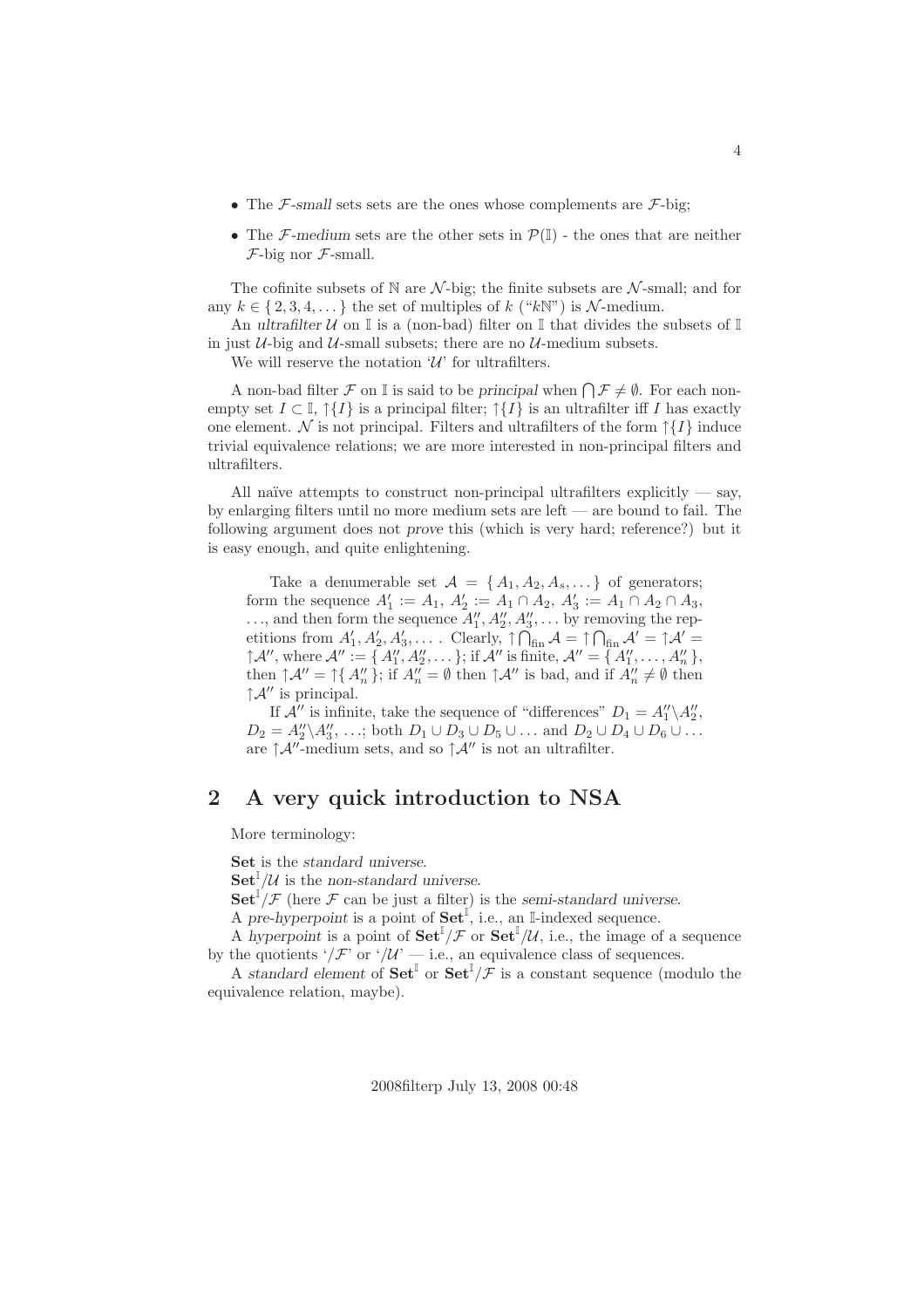The obvious maps



will not usually be named. When  $\mathcal{F} \subset \mathcal{U}$  the map  $\mathbf{Set}^{\mathbb{I}}/\mathcal{F} \to \mathbf{Set}^{\mathbb{I}}/\mathcal{U}$  exists; it takes each equivalence class of sequences into a bigger equivalence class.

Now take this (pre-)hyperreal:  $\epsilon := (1, \frac{1}{2}, \frac{1}{3}, \ldots)$ . For any standard interval containing 0, say,  $U := \left(-\frac{1}{4}, \frac{1}{4}\right)$ , the sentence " $\epsilon \in U$ " is true in  $\mathbf{Set}^{\mathbb{N}}/\mathcal{N}$ : the sequence of truth-values

$$
(1 \in U, \frac{1}{2} \in U, \frac{1}{3} \in U, \ldots)
$$

is false for the first indices, but true from some point on, and so it coincides with  $(\top, \top, \top, \ldots)$  in a big set of indices.

We will say that a pre-hyperpoint  $x'$  is infinitely close to a standard point x when for any standard open set U containing x the sentence " $x' \in U$ " is true in a big set of indices.

Following these ideas,  $\epsilon := (1, \frac{1}{2}, \frac{1}{3}, \ldots)$  is infinitely close to  $0$  — but  $\epsilon > 0$ .

Typical proofs in NSA work a part of the time in **Set** and part in a  $\textbf{Set}^{\mathbb{I}}/\mathcal{U}$ , using certain "transfer theorems" to "transfer truths" between the standard and the non-standard universe; the details are complex, and not relevant now. This observation, however, is crucial:

In a  $\mathbf{Set}^{\mathbb{I}}/\mathcal{U}$  every (I-indexed) sequence of truth-values is either equivalent to 'true' or to 'false'; but in a  $\mathbf{Set}^{\mathbb{I}}/\mathcal{F}$  we may have more truth-values. For example,  $(T, \bot, T, \bot, T, \bot, ...)$  only coincides with  $(T, T, T, \ldots)$  and with  $(\perp, \perp, \perp, \ldots)$  in medium sets of indices.

So, in a ' $\text{Set}^{\mathbb{I}}/\mathcal{U}$ ' we have transfer theorems, and a two-valued logic. Everything seems to indicate that ' $\mathbf{Set}^{\mathbb{I}}/\mathcal{U}$ 's are better than ' $\mathbf{Set}^{\mathbb{I}}/\mathcal{F}$ 's, but...

# 3 Ultrafilters are evil (in a sense)

The existence of non-principal ultrafilters is a consequence of the Axiom of Choice, and it is independent of ZF, but the proof of this is quite hard; see [Hal64]. What matters here is: ultrafilters are a source of non-intuitiveness in the semantics; proofs done in  $\mathbf{Set}^{\mathbb{I}}/\mathcal{U}$  may be hard to translate to standard proofs in Set. On the other hand, proofs done in a  $\textbf{Set}^{\mathbb{I}}/\mathcal{F}$  — especially proofs in  $\text{Set}^{\mathbb{N}}/\mathcal{N}$  — are easy to translate; when the filters are explicitly presented, they are standard proofs in disguise.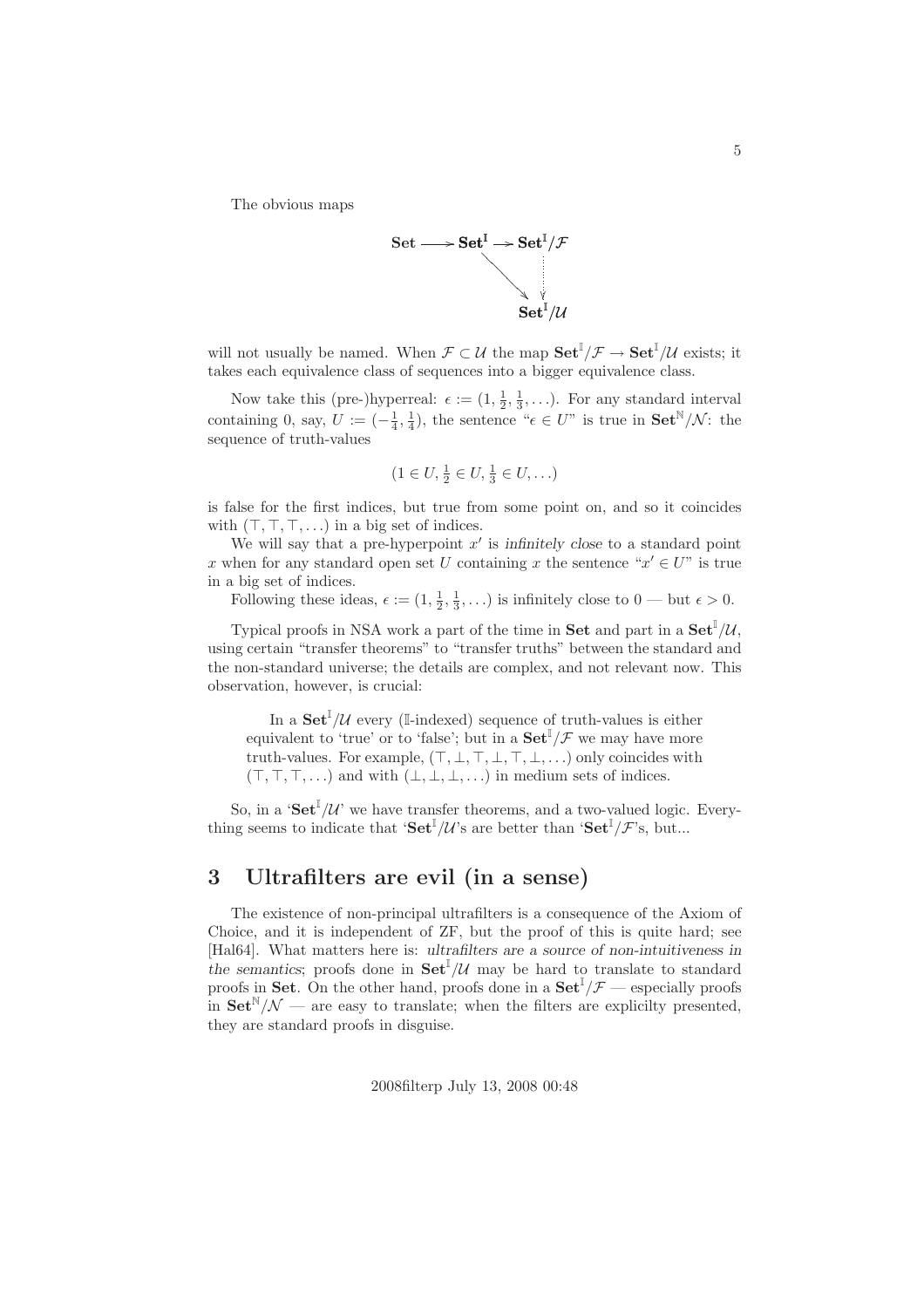One of the reasons why NSA never gained very wide acceptance was because it has been proved that by using NSA one "cannot prove anthing new" (this is only true for some

One of the reasons why NSA never gained very wide acceptance was because it was believed that by using NSA one "cannot prove anthing new" (actually this is only true for some classes of formulas; see [HK86]). Proofs using infinitesimals may be clearer and shorter, but infinitesimals are like objects that we are not supposed to play with (because they are "unnecessary"?!), and we may need to hide them quickly when the grown-ups approach... From this point of view, one class of proofs in  $\textbf{Set}^{\mathbb{I}}/\mathcal{U}$  is especially interesting: the ones that "lift" to a filter-power  $\textbf{Set}^{\mathbb{I}}/\mathcal{F}$ , from where they can be translated quickly to standard proofs.

I don't know how to characterize the full class of "liftable" proofs yet — but it seems that "purely calculational" proofs can be lifted. I am going to give a definition of "purely calculational" proofs — that may be overly restrictive —, and show how to lift and translate proofs of that form. We will focus on a single example, that seems to be rich enough:

## 4 A proof with infinitesimals

Definition (tentative, and sketchy): a purely calculational proof with infinitesimals is one made of a series of steps of the forms:

"∀ $x_1 \sim x_0.f(x_1) = g(x_1)$ " or

" $\forall x_1 \sim x_0. \exists! y_1 \sim y_0. f(x_1) = h(x_1, y_1)$ ", where  $x_0$ ,  $y_0$ ,  $f$ , and  $g$  are standard.

These steps can be composed in several ways. Let's look at an example.

Suppose that we want to prove that  $\lim_{n\to+\infty} (1 + \frac{a}{n})^n = e^a$ ; it is enough to prove that for any infinitely big natural number  $\omega$ ,  $(1 + \frac{a}{\omega})^{\omega} \sim e^a$ . The calculations are the ones below, at the left; the right side shows some abbreviations. Note that we write just " $g_1$ " for " $g_1(\omega)$ ", " $h_3$ " for " $h_3(\omega, \mathbf{o}')$ ", etc.

At some steps new symbols  $-\mathbf{o}, \mathbf{o}', \mathbf{o}''$  — are introduced. Their names ("little 'o' "s) imply that they are infinitesimals, and there are implicit quantifiers: "there is a unique value for  $\mathbf{o}$  (or  $\mathbf{o}'$ , or  $\mathbf{o}''$ ) here making the equality hold". At  $q_4$  we introduce an 'O', that stands for a "finite hyperreal". Readers who are not familiar with this concept ([SL76], sec.4.4.1) should just skip this step.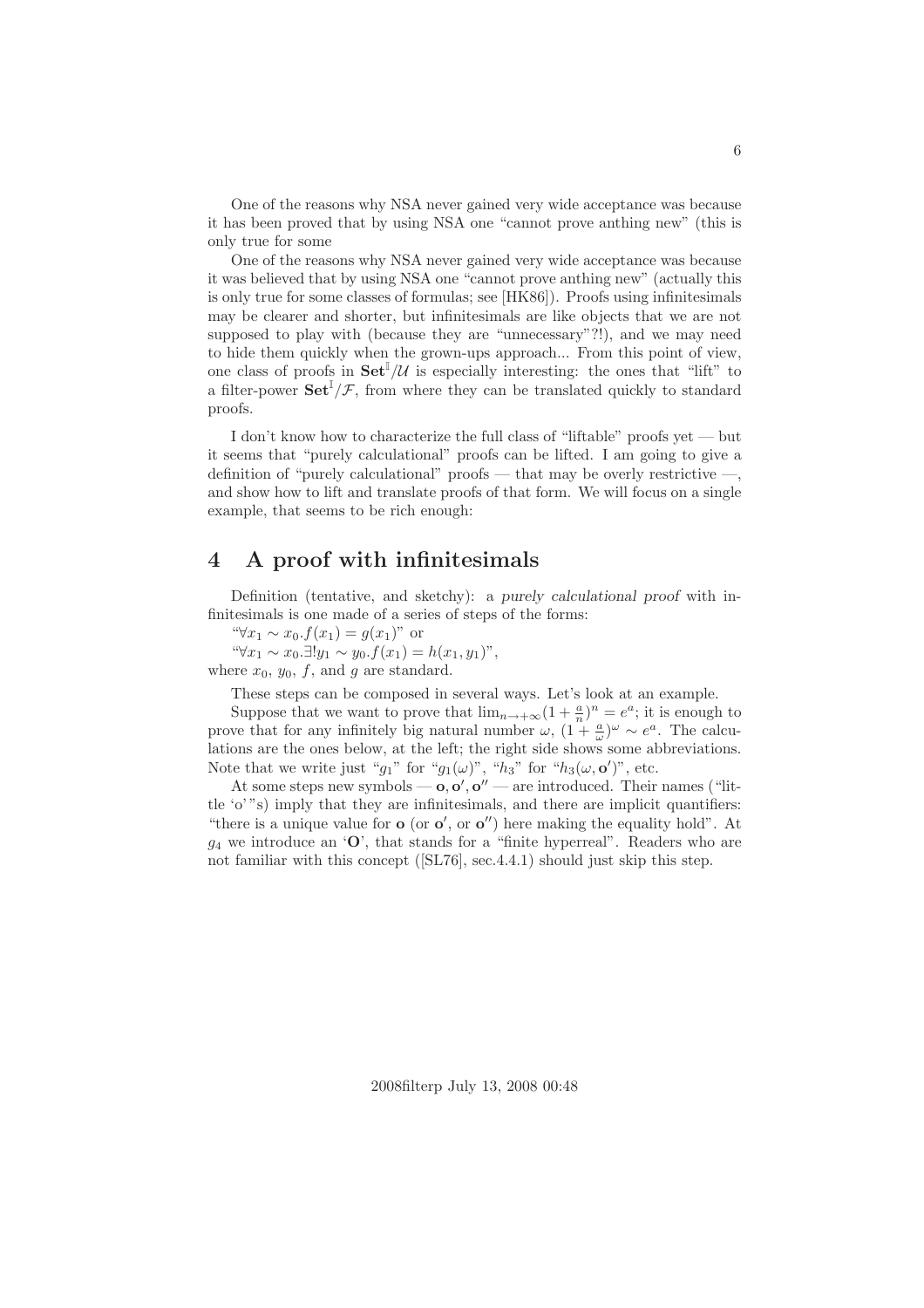$$
\frac{a}{\omega} = \mathbf{o}
$$
\n
$$
f(b + \mathbf{o}) = f(b) + f'(b) \mathbf{o} + \mathbf{O}\mathbf{o}^2
$$
\n
$$
= f(b) + f'(b) \mathbf{o} + \mathbf{o}'\mathbf{o}
$$
\n
$$
= f(b) + (f'(b) + \mathbf{o}')\mathbf{o}
$$
\n
$$
= f(b) + (f'(b) + \mathbf{o}')\mathbf{o}
$$
\n
$$
= f(b) + (f'(b) + \mathbf{o}')\mathbf{o}
$$
\n
$$
= g_5
$$
\n
$$
\log(1 + \mathbf{o}) = (1 + \mathbf{o}')\mathbf{o}
$$
\n
$$
= (1 + \mathbf{o}')\mathbf{o}
$$
\n
$$
= g_6
$$
\n
$$
\log(1 + \frac{a}{\omega})^{\omega} = \omega \log(1 + \frac{a}{\omega})
$$
\n
$$
= g_7 = g_8
$$
\n
$$
= g_8 = g_8
$$
\n
$$
= g_9 = g_9
$$
\n
$$
= g_9 = g_9
$$
\n
$$
= g_9 = g_9
$$
\n
$$
= g_9 = g_9
$$
\n
$$
= g_9 = g_9
$$
\n
$$
= g_9 = g_9
$$
\n
$$
= h_1 = h_2
$$
\n
$$
= h_3 = h_4
$$
\n
$$
= e^{(1 + \mathbf{o}')}
$$
\n
$$
= h_4 = h_5
$$
\n
$$
= h_7 = h_8
$$
\n
$$
= e^a + \mathbf{o}'''.
$$





When we compose all cells we get this:

$$
\begin{array}{ccc}\n\omega \longmapsto \mathbf{o}'''\n\end{array}\n\qquad\n\begin{array}{ccc}\n\omega \longmapsto \mathbf{o}'''\n\end{array}\n\qquad\n\begin{array}{ccc}\n\overline{\downarrow} & \rightarrow & \mathbf{o}'''\n\end{array}\n\qquad\n\begin{array}{ccc}\n\overline{\downarrow} & \downarrow & \downarrow \\
\overline{\downarrow} & \downarrow & \downarrow \\
(1 + \frac{a}{\omega})^{\omega} = e^a + \mathbf{o}'''\n\end{array}
$$

We will see how to lift this proof to a standard proof.

## 5 Filtered spaces

Definitions: a filtered space is a pair  $(X, \mathcal{X})$  where X is a set and X is a filter over X; a function from  $(X, \mathcal{X})$  to  $(Y, \mathcal{Y})$  is a function from an X-big subset of X to Y; a total function from  $(X, \mathcal{X})$  to  $(Y, \mathcal{Y})$  is a function defined on the whole set X. We say that a function  $f : (X, \mathcal{X}) \to (Y, \mathcal{Y})$  is continuous when the inverse image by  $f$  of each  $\mathcal{Y}$ -big set is an  $\mathcal{X}$ -big set, and we say that two functions  $f, g: (X, \mathcal{X})$  to  $(Y, \mathcal{Y})$  are equivalent when they coincide on some  $\mathcal{X}$ -big set.

If  $f, f' : (X, \mathcal{X}) \to (Y, \mathcal{Y})$  are equivalent and continuous, and  $g, g' : (Y, \mathcal{Y}) \to$  $(Z, \mathcal{Z})$  are also equivalent and continuous, then  $(f; g)$  and  $(f'; g')$  are also equivalent and continuous.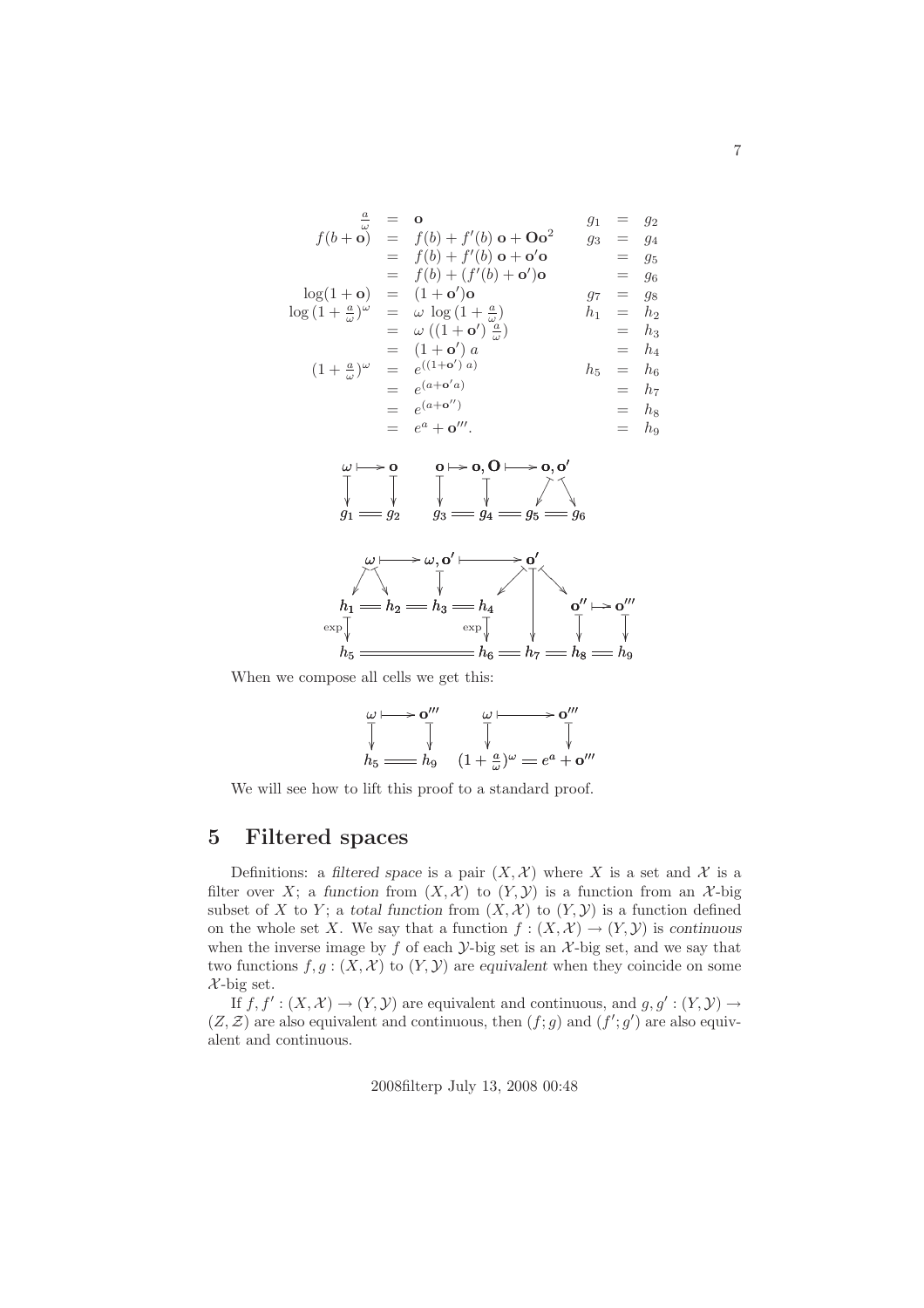

A topological space  $(X, \mathcal{O}(X))$  with a chosen point  $x_0 \in X$  has a natural filtered space structure: take  $\mathcal{X} := \mathcal{X}_{x_0}$ , the filter of neighborhoods of  $x_0$ .

A function  $f: X \to Y$  between two topological spaces can be seen as a (total) function between filtered spaces. If f takes  $x_0$  to  $y_0$ , then  $f : X \to Y$  is continuous at  $x_0$  iff  $f : (X, \mathcal{X}_{x_0}) \to (Y, \mathcal{Y}_{y_0})$  is continuous.

Now fix an index set  $\mathbb I$  and a filter  $\mathcal F$  on it; our semi-standard universe will be  $\mathbf{Set}^{\mathbb{I}}/\mathcal{F}.$ 

A pre-hyperpoint of  $(X, \mathcal{X})$  is a function from  $(\mathbb{I}, \mathcal{F}) \to (\mathcal{X}, \mathcal{X})$ . A total pre-hyperpoint of  $(X, \mathcal{X})$  is a function whose domain is the whole I. Two prehyperpoints  $(I, \mathcal{F}) \to (X, \mathcal{X})$  are equivalent when they coincide in an  $\mathcal{F}$ -big set of indices. Hyperpoints are pre-hyperpoints modulo equivalence.

A pre-infinitesimal in  $(X, \mathcal{X}_{x_0})$ , for us, will be a pre-hyperpoint  $x_1 : (\mathbb{I}, \mathcal{F}) \to$  $(X, \mathcal{X}_{x_0})$  "infinitely close to the chosen point"  $x_0$ , in the sense that for each standard neighborhood  $X' \ni x_0$  the  $x_1$  belongs to  $X'$  for a big set of indices formally,  $\forall X' \in \mathcal{X}_{x_0}$   $x_1^{-1}(X') \in \mathcal{F}$ . Infinitesimals are pre-infinitesimals modulo equivalence.

Note that as the chosen point doesn't need to be 0, "infinitesimal" becomes an umbrella term that can mean "infinitely small"  $(x_0 = 0)$ , "infinitely close to", and even "infinitely big"  $(x_0 = \infty)$ .

These definitions were all chosen to make this work:

Key idea: infinitesimality is the same as continuity at the chosen point.

When we look at things in this way then it becomes obvious that a standard continuous function  $f : X \to Y$  taking  $x_0$  to  $y_0$  takes any infinitesimal  $x_1 \sim x_0$ to an infinitesimal  $f(x_1) \sim y_0$ .

$$
\begin{array}{c}\n(\mathbb{I}, \mathcal{F}) \\
\downarrow \\
\downarrow \\
(X, \mathcal{X}_{x_0}) \xrightarrow{f} (Y, \mathcal{Y}_{y_0})\n\end{array}
$$

As this holds for and index set  $\mathbb{I}$ , any filter  $\mathcal F$  on  $\mathbb{I}$ , and any infinitesimal  $x_1 \sim x_0$ , we can do much more.

# 6 Natural Infinitesimals

Definition: the natural infinitesimal on a (standard) filtered space  $(X, \mathcal{X}_{x_0})$ , that we will denote by  $x_1^{\sharp}$  $\stackrel{\natural}{\sim} x_0$ , is the identity function  $x_1^{\sharp} = id : (X, \mathcal{X}_{x_0}) \rightarrow$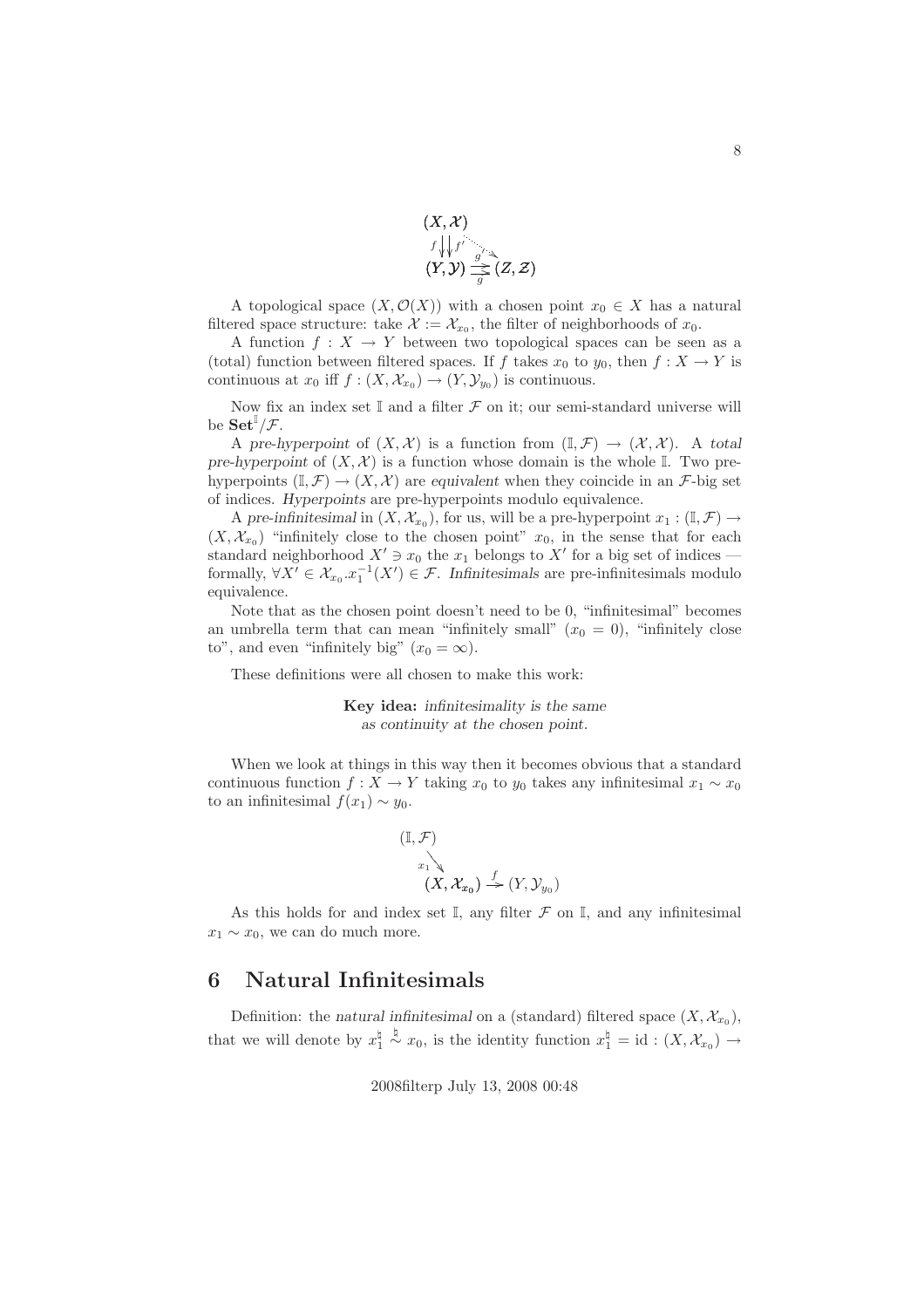$(X, \mathcal{X}_{x_0})$ ; seen as an infinitesimal, it lives in  $\mathbf{Set}^X/\mathcal{X}_{x_0}$ . As it corresponds to the identity map, any other infinitesimal  $x_1 \sim x_0$  — in the diagram below we take an  $x_1$  living in  $\textbf{Set}^{\mathbb{I}}/\mathcal{F}$  — factors through  $x_1^{\mathbb{I}}$  it in a unique way; this suggests that there is a kind of "change of base" operation between filter-powers.

$$
\mathbb{(I,\mathcal{F})} \xrightarrow[\begin{matrix} x_1\\ \ldots\\ \vdots\\ x_1\\ \vdots\\ (X,\mathcal{X}_{x_0})\end{matrix}} \hspace{-0.2cm} (X, \mathcal{X}_{x_0})
$$

Now, for any  $f: (X, \mathcal{X}_{x_0}) \to (Y, \mathcal{Y}_{y_0})$  taking  $x_0$  to  $y_0$ , this holds:

#### Key theorem:

- (i) f is continuous at  $x_0$
- $\Leftrightarrow$  (ii) for  $(\mathbb{I}, \mathcal{F}) := (X, \mathcal{X}_{x_0}), x_1^{\sharp}$  $\stackrel{\natural}{\sim}$   $x_0$ , we have  $f(x_1^{\natural}) \sim f(x_0)$
- $\Leftrightarrow$  (iii) for all  $(\mathbb{I}, \mathcal{F})$  and  $x_1 \sim x_0$ , we have  $f(x_1) \sim f(x_0)$ .



Proof: (i)  $\Rightarrow$  (ii) and (i)  $\Rightarrow$  (iii) are obvious from what we've seen before that the composite of continuous maps between filtered spaces is continuous. For  $\neg(i) \Rightarrow \neg(ii)$ , as f is not continuous at  $x_0$ , we can choose a  $Y' \in \mathcal{Y}_{y_0}$  such that  $f^{-1}(Y') \notin \mathcal{X}_{x_0}$ ; but then  $y_1^{-1}(Y') = x_1^{\natural^{-1}}$  $f_1^{\mathfrak{p}^{-1}}(f^{-1}(Y')) \notin \mathcal{X}_{x_0}$ , and  $f(x_1^{\mathfrak{h}}) \not\sim f(x_0)$ . For  $\neg(i) \Rightarrow \neg(iii)$ , take  $(\mathbb{I}, \mathcal{F}) := (X, \mathcal{X}_{x_0}), x_1 := x_1^{\natural}$ , and reuse the proof of  $\neg(i)$  $\Rightarrow \neg (ii)$ .

In texts about Non-Standard Analysis the infinitesimal characterization of continuity is presented in another form:

- (i) f is continuous at  $x_0$
- $\Leftrightarrow$  (iv) for all  $(\mathbb{I}, \mathcal{U})$  and  $x_1 \sim x_0$ , we have  $f(x_1) \sim f(x_0)$ .

Clearly, (iii) $\Rightarrow$ (iv); but to show that (iv) implies the rest we need to be in a universe with enough ultrafilters; [Ban83] is probably a good reference.

[B. Banaschewski, The Power of the Ultrafilter Theorem, Journal of the London Mathematical Society (2) 27, 193–202, 1983.]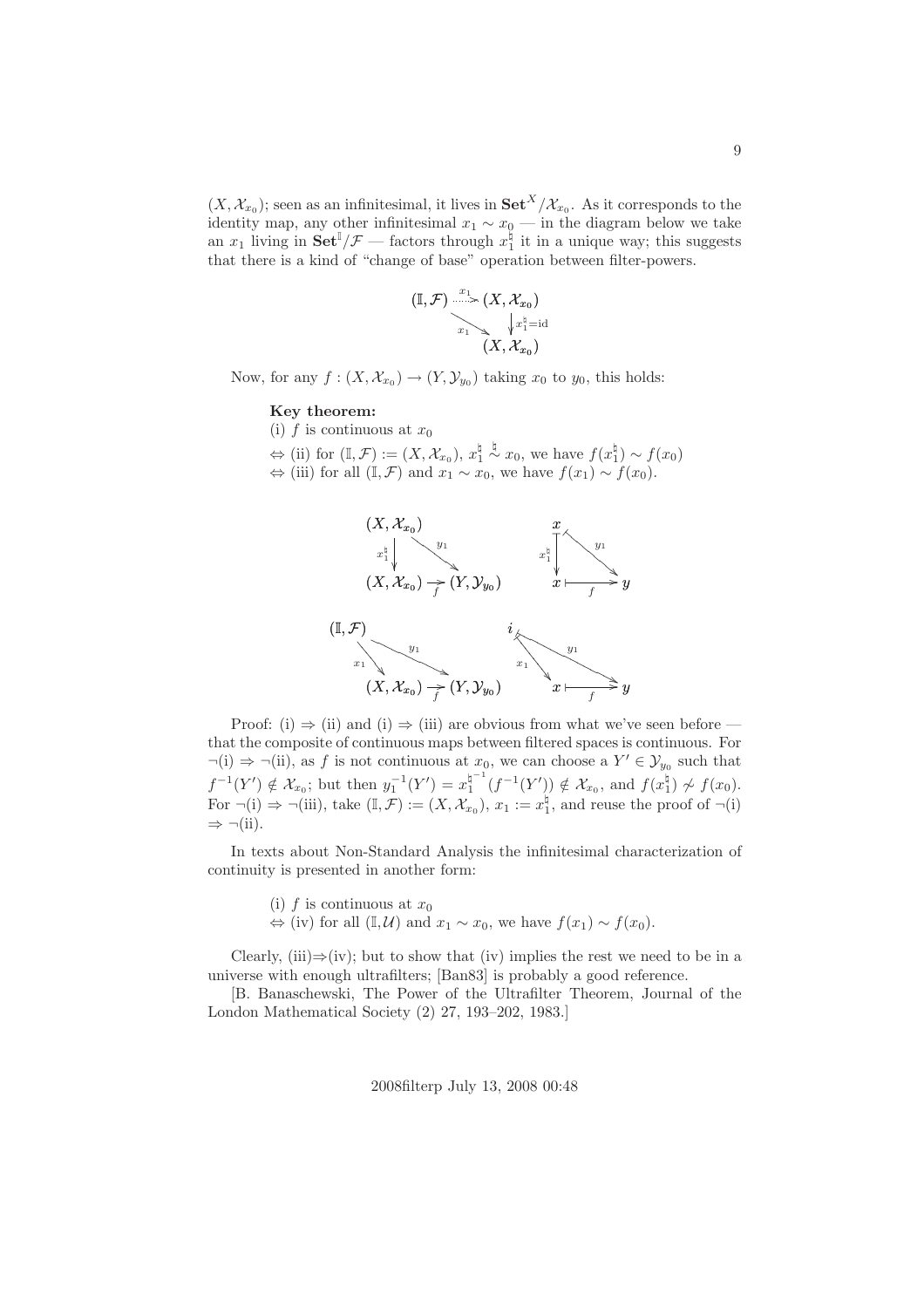# 7 Translating a proof with infinitesimals

Each of the cells in the diagram in sec. 5 is an instance of the key theorem maybe slightly disguised. For example, to prove that  $g(b+\mathbf{o}) = (g'(b)+\mathbf{o}')\mathbf{o}$  we may start with  $\frac{g(b+\mathbf{o})}{\mathbf{o}} - g'(b) = \mathbf{o}'$ , for an infinitesimal  $\mathbf{o} \neq 0$ , i.e.,  $\lim_{\epsilon \to 0} \frac{g(b+\mathbf{o})}{\mathbf{o}}$ .

What really matters, when we look at the diagrams, is that for any  $(\mathbb{I}, \mathcal{F})$  and for any infinitesimal  $x_1 : (\mathbb{I}, \mathcal{F}) \to (X, \mathcal{X}_{x_0})$  — maybe obeying some condition, like  $\mathbf{o} \neq 0$  — there is a unique "adequate" infinitesimal  $y_1 : (\mathbb{I}, \mathcal{F}) \to (Y, \mathcal{Y}_{y_0})$ ; we want to "represent" the operation  $x_1 \mapsto y_1$  as a function  $f : (X, \mathcal{X}_{x_0}) \to (Y, \mathcal{Y}_{y_0}),$ and we can do that trivially by setting  $(I, \mathcal{F}) := (X, \mathcal{X}_{x_0}), x_1 := x_1^{\natural}$ ; then we can take  $f := y_1$ , and the f obtained in this way works in the general case.



Applying this idea to the composite of all cells in the example in sec. 5, we get this:



where  $i \in (\mathbb{I}, \mathcal{F}), n, \omega \in (\mathbb{N}, \mathcal{N})$ , and all the other "points" live in  $(\mathbb{R}, \mathcal{R}_0)$ . Note that the  $\leftrightarrow$ ' arrows in this diagram do not stand for functions in the usual sense, but for functions between filtered spaces (not necessarily total). Incidentally, all of them are continuous.

### 8 Future directions

Let Filt be the category of filtered spaces (in Set). For each filtered space  $(\mathbb{I}, \mathcal{F})$ , the filter-power  $\mathbf{Set}^{\mathbb{I}}/\mathcal{F}$  can be seen as the fiber of some bigger category (a fibration, of course!), over the object  $(\mathbb{I}, \mathcal{F})$  of the base category Filt.

I have not attempted (yet) to define precisely this fibration, or to study it — but it seems to be the right place to interpret "change of base" steps, like the passage from  $h_5 = h_6$  to  $h_6 = h_8$  n the example. By the way, the quotient  $\mathbf{Set}^{\mathbb{I}}/\mathcal{F} \to \mathbf{Set}^{\mathbb{I}}/\mathcal{U}$  described in [...] (for  $\mathcal{F} \subset \mathcal{U}$ ) is associated to seeing id :  $\mathbb{I} \to \mathbb{I}$ as a continuous function  $(\mathbb{I}, \mathcal{U}) \to (\mathbb{I}, \mathcal{F})$ .

Take a filter  $\mathcal F$  over  $\mathbb I$ , and add the empty set to it: this new set of subsets,  $\mathcal{F} \cup \emptyset \subset \mathcal{P}(\mathbb{I})$ , is a topology on  $\mathbb{I}-a$  funny one, in which there are no "divisors"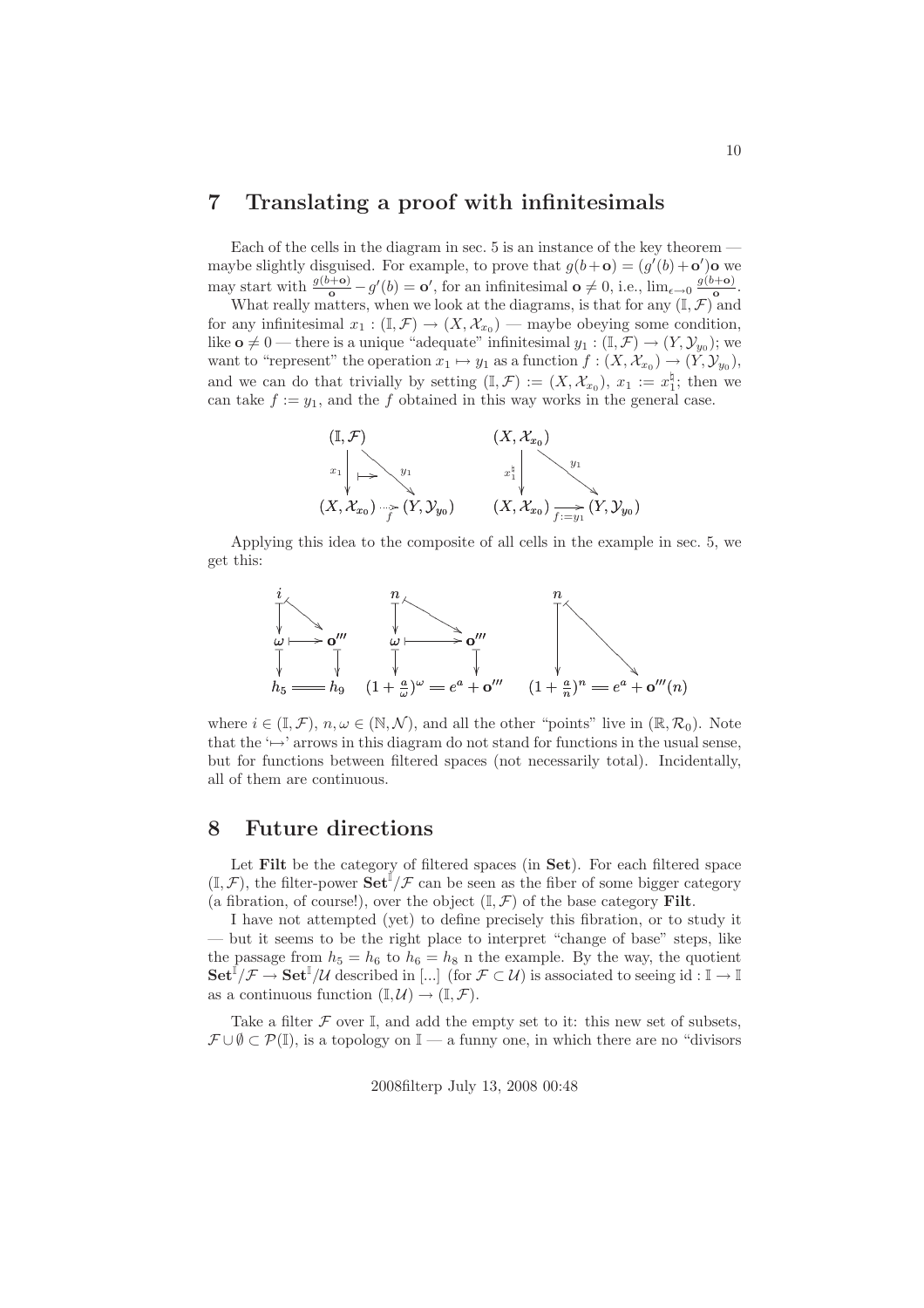of zero": the intersection of two non-empty open sets is always another nonempty set. Now regard the topology  $\mathcal{F} \cup \{\emptyset\}$  as a Heyting algebra; the doublenegation operation takes  $\emptyset$  to itself, and all non-empty open sets to X. I have the impression that if we sheafify  $\mathbf{Set}^{(\mathbb{I},\mathcal{F}\cup\{\emptyset\})}$  (using the '¬¬' modality?) we get  $\textbf{Set}^{\mathbb{I}}/\mathcal{F}$  — and then geometric morphims, etc. But (as my terminology reveals!) I know far less about sheaves than I should...

Define the "diameter" of a set in  $\mathbb R$  in the obvious way. A standard function  $f : \mathbb{R} \to \mathbb{R}$  is continuous at a iff for any infinitesimal **o**, diam( $f([a-\mathbf{o}, a+\mathbf{o}]))$ ) is an infinitesimal. It is easy to adapt this idea to a set-valued function  $F : \mathbb{R} \to \mathcal{P}(\mathbb{R})$ , or to a relation  $R \subset \mathbb{R} \times \mathbb{R}$ . We may then consider a variation of the set-valued function  $F$ , which will take a real  $x$  and a "hint", and then return an element of  $F(x)$ ; the hint selects which one. If we move the hint parameter to the index set we get a point-valued non-standard function that in some senses represents the behavior of the standard set-valued function F.

Take some function  $g : \mathbb{R}^2 \to \mathbb{R}^2$  that has two derivatives at a point  $a \in \mathbb{R}^2$ . For infinitesimals *o* in  $\mathbb{R}^2$ , we have that  $g(a + \mathbf{o}) = g(a) + (g'(a) + \mathbf{o}')\mathbf{o} - i.e.,$ there exists an infinitesimal non-standard function  $\mathbf{o}' : \mathbb{R}^2 \to \mathbb{R}^2$  that makes the equation hold... but this o' is by no means unique!

I have only described cases where the new infinitesimals are related to the previous ones by "unique existentials", as in  $\forall \omega \sim \infty$ .∃!**o** ~ 0. $R(\omega, \mathbf{o})$ . I have the impression that it should be possible to deal with steps that introduce new infinitesimals with just '∃', like:

$$
\forall x_1 \sim x_0. \ \exists y_1 \sim y_0. \ R(x_1, y_1) -
$$

a sentence like that one is exactly when for any (standard) neighborhood  $Y' \in$  $\mathcal{Y}_{y_0}$  of  $y_0$  its inverse image

$$
X' := \{ x \in X \mid \exists y \in Y'. R(x, y) \}
$$

is a neighborhood of  $x_0$  — i.e., this operation  $Y' \rightarrow X'$  is continuous... it seems that in these cases the natural infinitesimal should have  $R \subseteq X \subseteq Y$  as its index set.

# 9 Related work

[Remember: this is a preliminary version...]

If I remember correctly, [Dav77] proves "(iv) $\Rightarrow$ (i)" from sec. 6 by starting with a filter of neighborhoods, and then enlarging it to an ultrafilter on the same index set; I got the inspiration for trying to work with filters from his "Concurrence Theorem" — and from my difficulties in developing a good intuition about NSA's infinitesimals.

In [BW05] filters are used in a way that seems to be closely related to the one that I use in this paper; and in sec. 8 of [Bee95] there's a procedure for "elimination of infinitesimals" in a "neighborhood semantics".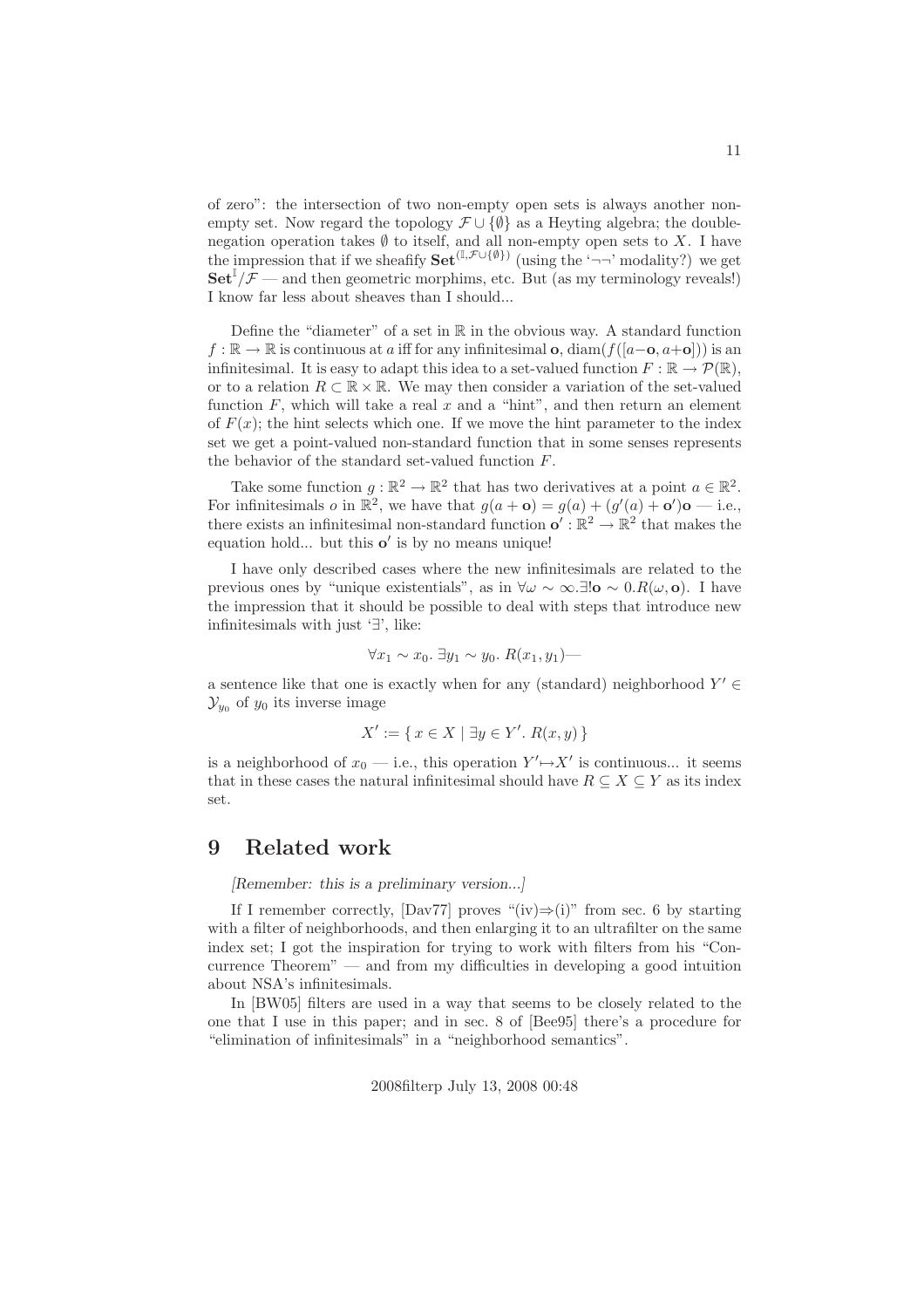### REFERENCES 12

In the papers [Nel77], [Nel88], Edward Nelson discusses — among many other things — automatic ways to translate non-standard proofs to standard; his setting and his techniques are very different from the ones that I use here. In [Rob73] (§11) Abraham Robinson states the need for tools to analyze lengths of proofs.

Jonas Eliasson uses a category of filters in his [Eli01], and its bibliography points to several papers by Palmgren and Blass that look interesting, but that I have not yet been able to get.

Also: [But99], [AH02]

In Johnstone's "Topos Theory" book ([Joh77]) there's a section about the "filter-power construction" (9.4), and another one about sheaves as categories of fractions (3.4). I need to thank Peter Arndt for helping me to understand them; I still don't understand them as much as I should (far from it!), but I can assure him his efforts have not been in vain...

I described the example in sec. 4 briefly in my MsC thesis (1999) and in a presentation that I gave about it in 2000; the text and the slides for the presentations are available from http://angg.twu.net/math-b.html#MsC, but they are in Portuguese, and at that point I didn't know how to generalize the method, or how to characterize "purely calculational proofs".

# 10 A final note

The idea of filter-infinitesimals is not new, the proof of the key theorem is obvious, and "infinitesimals as sequences tending to zero" should be one of the basic intuitive ways to understand infinitesimals, especially if we use some kind of "physicists' notation" and we omit the index variable... also, somewhere in his [Bel98] (oh no, I lost the page again...  $8-($ ) Bell says something along the lines of: "all proofs in Calculus are constructive". It should be clear, then, that the non-two-valuedness of  $\mathbf{Set}^{\mathbb{I}}/\mathcal{F}$  shouldn't be an obstacle, and that most proofs in Calculus, being constructive, should lift through the quotient  $\operatorname{\bf Set}^{\mathbb{I}}/\mathcal{F} \to \operatorname{\bf Set}^{\mathbb{I}}/{\mathcal{U}}...$ 

Why can't I find the ideas in this paper published anywhere else? Am I missing something, or are they new?

### References

- [AH02] Jeremy Avigad and Jeffrey Helzner. Transfer principles in nonstandard intuitionistic arithmetic. Archive for Mathematical Logic, 41:581–602, 2002.
- [Bee95] Michael Beeson. Using nonstandard analysis to verify the correctness of computations. International Journal of Foundations of Computer Science, 6(3):299–338, 1995.